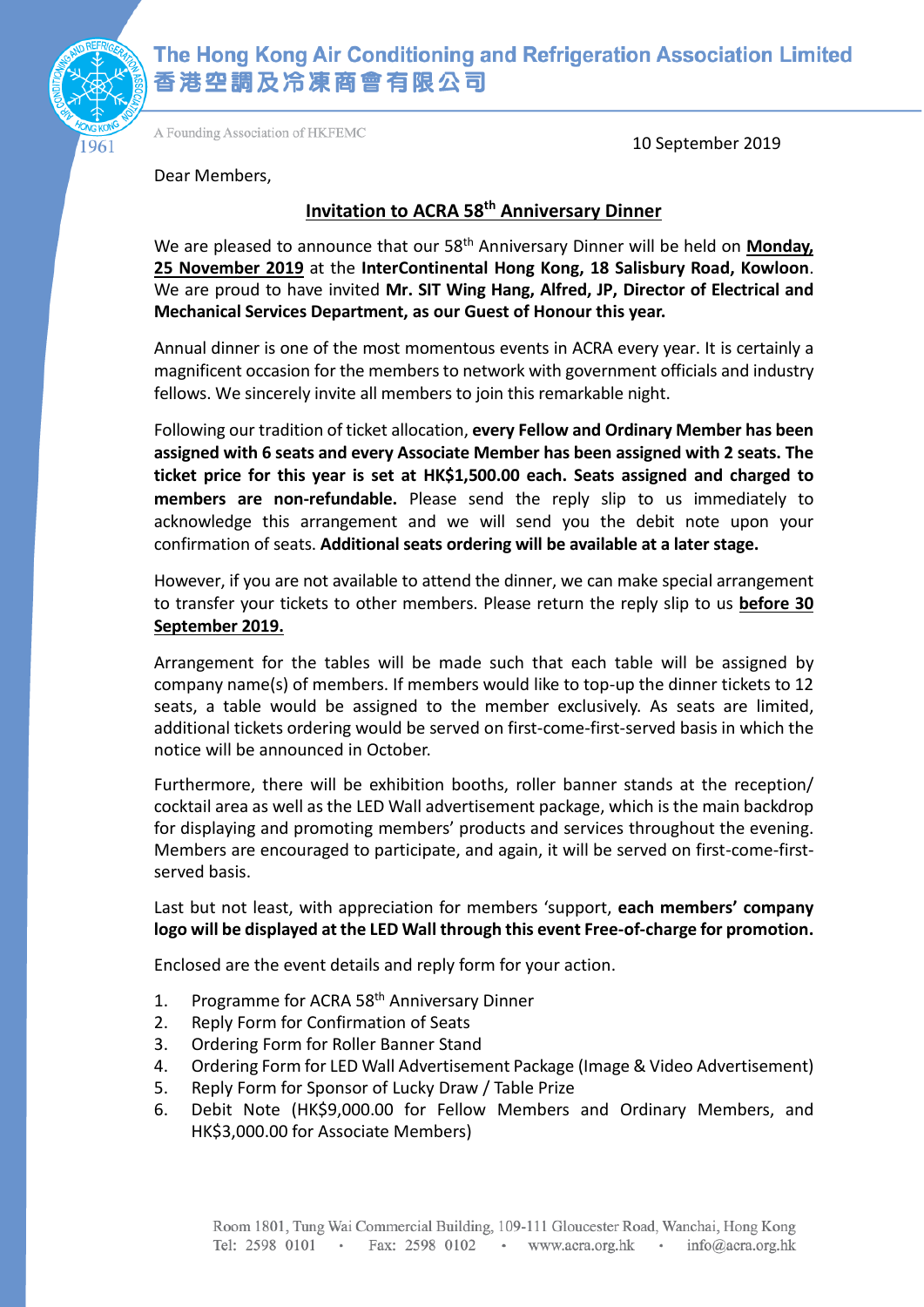

A Founding Association of HKFEMC

10 September 2019

*\*Item (6) would be sent to members by post upon confirmation of seats.*

We hope that you will be able to join us in this occasion, and look forward to seeing you at the dinner.

Yours faithfully,

Antonio CHAN President (2018-2020)

The Hong Kong Air Conditioning and Refrigeration Association Ltd

Encl.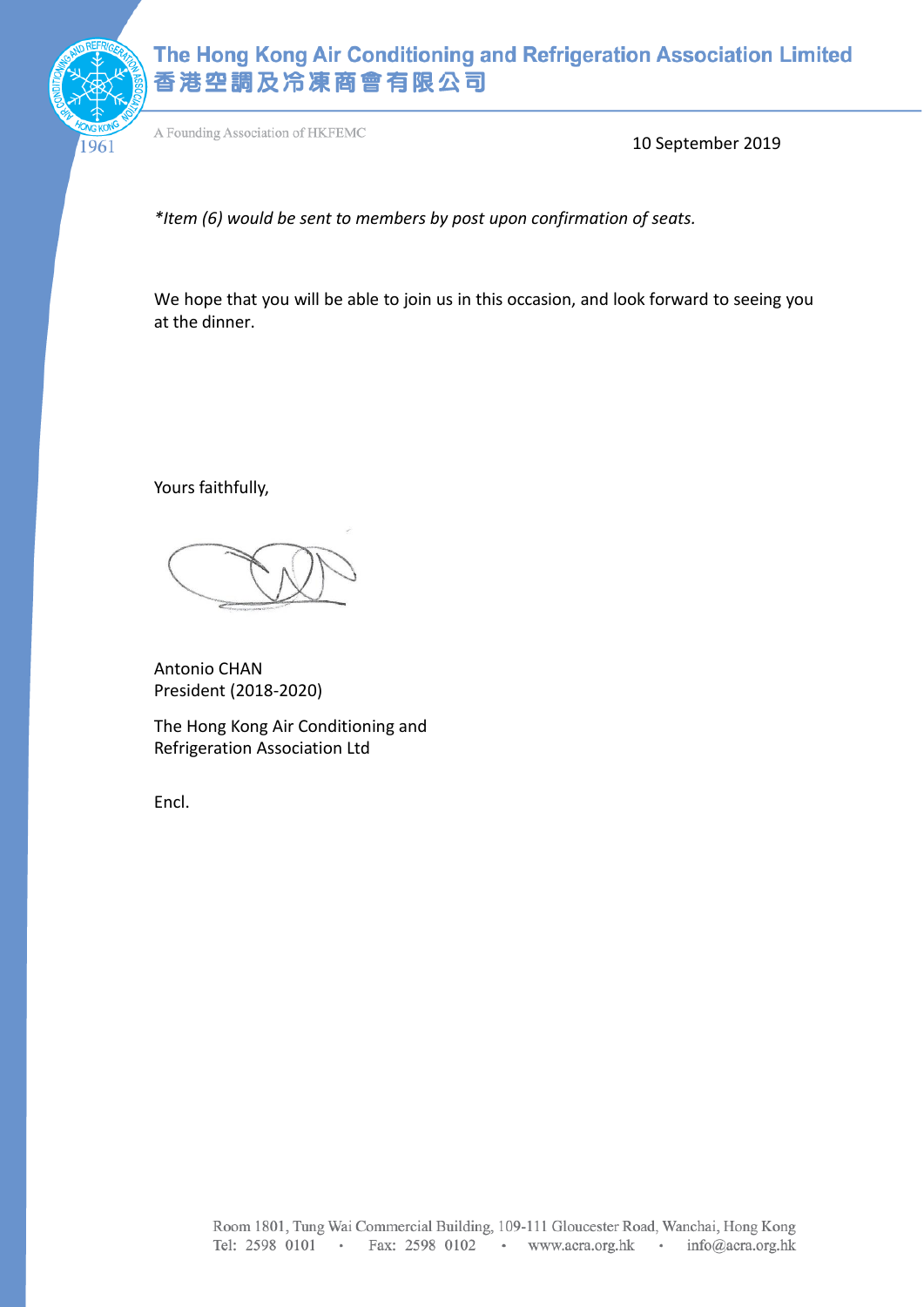

A Founding Association of HKFEMC

10 September 2019

# **ACRA 58 th Anniversary Dinner**

25th November 2019 (Monday) Intercontinental Hong Kong, 18 Salisbury Road, Kowloon

### **Programme Rundown**

| <b>Time</b>      | Programme                                                                                                                     |
|------------------|-------------------------------------------------------------------------------------------------------------------------------|
| 6:00-7:30 p.m.   | <b>Cocktail Reception</b>                                                                                                     |
| 7:30-7:35 p.m.   | Program Commence                                                                                                              |
| 7:35-7:40 p.m.   | Introduction by MC                                                                                                            |
| 7:40-7:45 p.m.   | Welcome Speech by President<br>Mr. Antonio CHAN, REC Engineering Company Limited                                              |
| 7:45-7:55 p.m.   | Speech by Guest of Honor<br>Mr. SIT Wing Hang, Alfred, JP<br><b>Director of Electrical and Mechanical Services Department</b> |
| 7:55-8:00 p.m.   | Vote of Thanks by Chairman<br>Mr. Pachu LEUNG, Welcome Air-Tech Ltd.                                                          |
| 8:00-8:15 p.m.   | Toasting proposed by ACRA Council Members, Dinner Start                                                                       |
| 8:15-8:20 p.m.   | <b>Table Prize Draw</b>                                                                                                       |
| 9:00-9:15 p.m.   | Lucky Draw                                                                                                                    |
| 9:30-10:00 p.m.  | Performance                                                                                                                   |
| 10:20-10:30 p.m. | <b>Grand Lucky Draw</b>                                                                                                       |
| 10:30 p.m.       | End of Programme                                                                                                              |

*Item 1. Programme for ACRA 58 th Anniversary Dinner*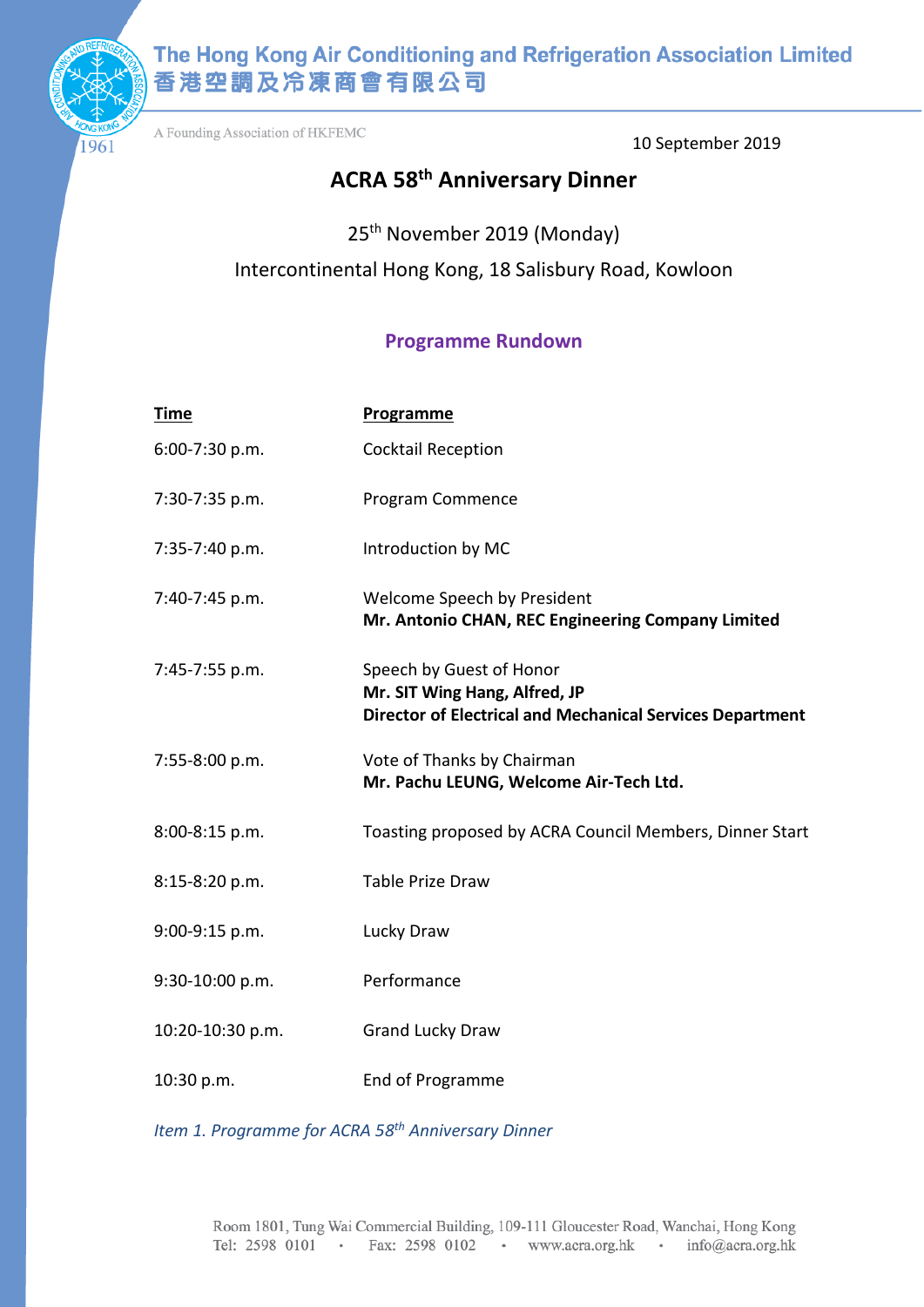

A Founding Association of HKFEMC

10 September 2019

Attention: Ms. Aris Chiu

Email: [arischiu@acra.org.hk](mailto:arischiu@acra.org.hk)

## **Reply Slip - Confirmation of seats**

| Fellow member/          | $\Box$ Yes, we will attend the captioned dinner. Please send<br>us 6 tickets and debit note with amount HKD 9,000.               |
|-------------------------|----------------------------------------------------------------------------------------------------------------------------------|
| <b>Ordinary member</b>  |                                                                                                                                  |
| (assigned with 6 seats) | $\Box$ No, we regret that we will not be available to attend<br>the captioned dinner. Please arrange tickets transfer<br>for us. |
|                         |                                                                                                                                  |
|                         |                                                                                                                                  |
| <b>Associate member</b> | $\Box$ Yes, we will attend the captioned dinner. Please send<br>us 2 tickets and debit note with amount HKD 3,000.               |
| (assigned with 2 seats) |                                                                                                                                  |

| Company Name (Block Letters):   |  |
|---------------------------------|--|
| Contact Person (Block Letters): |  |
| Signature with Company Chop:    |  |
| Contact Telephone No.:          |  |
| <b>Contact Email address:</b>   |  |
| Date:                           |  |

## **(Please reply us on or before Monday, 30 September 2019, thank you!)**

*Remarks: Additional seats ordering would be available in later stage.*

*Item2. Reply Form for Confirmation of Seats*

Room 1801, Tung Wai Commercial Building, 109-111 Gloucester Road, Wanchai, Hong Kong Tel: 2598 0101 · Fax: 2598 0102 · www.acra.org.hk · info@acra.org.hk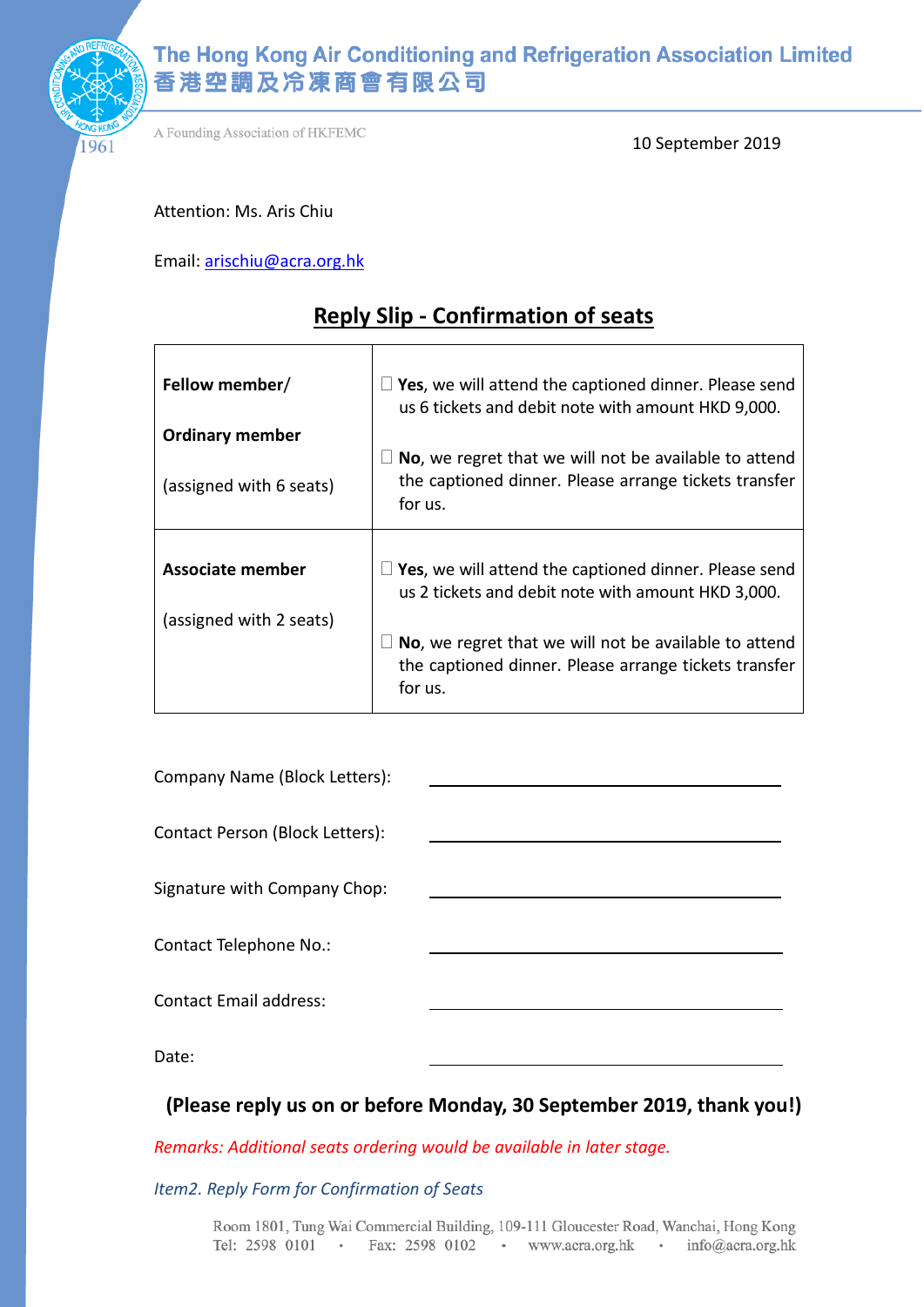

A Founding Association of HKFEMC

10 September 2019

Dear Members,

### **ACRA 58th Anniversary Dinner ORDER FOR EXHIBITION BOOTH / ROLLER BANNER STAND**

During our **58th Anniversary Dinner** on **25 November 2019** at **InterContinental Hong Kong, 18 Salisbury Road, Kowloon**, there will be marketing opportunities for our members through Exhibition Booth and Roller Banner Stand. This will be a great occasion to promote your company to around 700 representatives across various sectors in the industry. Please note that due to limited space and resources, the bookings are on firstcome-first-served basis.

| <b>Display</b>          | Space                  | <b>Sponsored Amount</b> | <b>Registration Deadline</b> |
|-------------------------|------------------------|-------------------------|------------------------------|
| <b>Exhibition Booth</b> | Per Booth:             | HKD 5,000 per Booth     | 21 October 2019              |
| (Table Provided)        | $2m(w) \times 1m(h)$ * |                         |                              |
| Roller Banner Stand     | <b>IPer Stand:</b>     |                         | 21 October 2019              |
| (Self Provided)         | $1m(w)$ x2m(h) *       | HKD 1,000 per Stand     |                              |

Please fill in and send back the attached reply slip by **21 October 2019**. Should you have any query, please contact Ms. Aris Chiu at Tel. 2598 0101.

Yours faithfully,

Antonio CHAN President (2018-2020)

The Hong Kong Air Conditioning and Refrigeration Association Ltd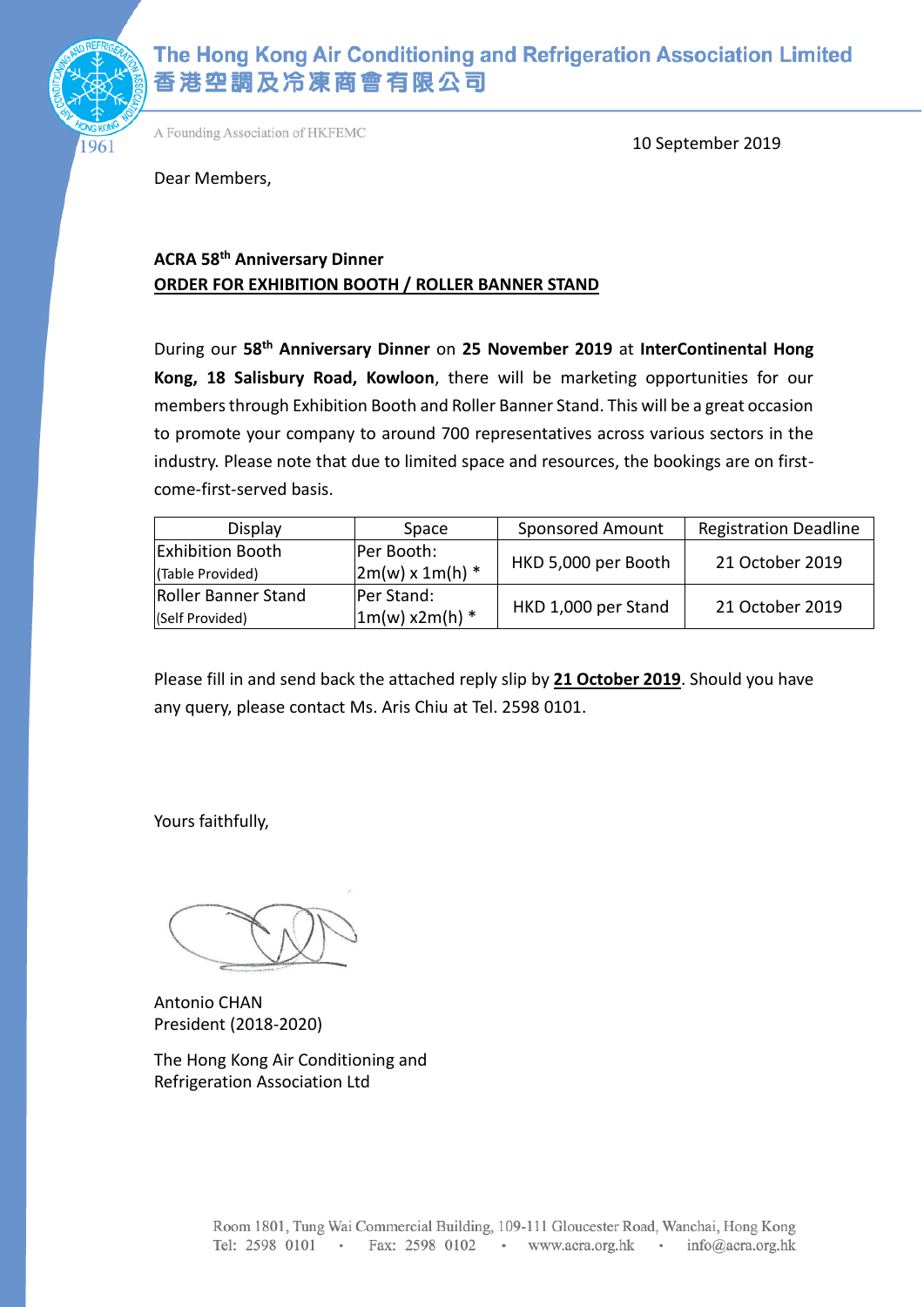

A Founding Association of HKFEMC

10 September 2019

- To: The Hong Kong Air Conditioning and Refrigeration Association Limited
- Fax To: Mr. David Chui/ Ms Aris Chiu Fax No.: 2598 0102 Tel. No.: 2598 0101 Email[: arischiu@acra.org.hk](mailto:arischiu@acra.org.hk)

### **ACRA 58 th Anniversary Dinner ORDER FOR EXHIBITION BOOTH / ROLLER BANNER STAND**

| Display                                  | Time / Space                             | <b>Sponsored Amount</b>                                                                                                                                                                                                                                                                                                    |
|------------------------------------------|------------------------------------------|----------------------------------------------------------------------------------------------------------------------------------------------------------------------------------------------------------------------------------------------------------------------------------------------------------------------------|
| <b>Exhibition Booth (Table provided)</b> | Max. 8 nos. of                           | HKD 5,000/table                                                                                                                                                                                                                                                                                                            |
|                                          | $2m(w) \times 1m(h)^*$ /Booth            | table<br>$\mathsf{X}$ and $\mathsf{X}$ and $\mathsf{X}$ are $\mathsf{X}$ and $\mathsf{X}$ are $\mathsf{X}$ and $\mathsf{X}$ are $\mathsf{X}$ and $\mathsf{X}$ are $\mathsf{X}$ and $\mathsf{X}$ are $\mathsf{X}$ and $\mathsf{X}$ are $\mathsf{X}$ and $\mathsf{X}$ are $\mathsf{X}$ and $\mathsf{X}$ are<br>Total Amount: |
| Roller Banner Stand                      | Max. 12 nos. of                          | <b>HKD 1,000/stand</b>                                                                                                                                                                                                                                                                                                     |
| (Material are not provided by ACRA)      | $\left  1m \right.$ (w) x 2m (h)* /stand | stand<br>Total Amount:                                                                                                                                                                                                                                                                                                     |

*\*Please ensure your display material is within the space limit as mentioned above. Otherwise, an additional charge might be applied for oversized booth or banner. Further guidelines on booth and banner stand arrangement will be issued to participants prior to the event.* 

Please kindly confirm your booking by returning the attachment before **21 October 2019, first come first served.**

| Company Name:   |         |
|-----------------|---------|
| Contact Person: | Email:  |
| Telephone No.:  | Mobile: |
| Signature:      | Date:   |

### *Item3. Ordering Form for Exhibition Booth/ Roller Banner Stand*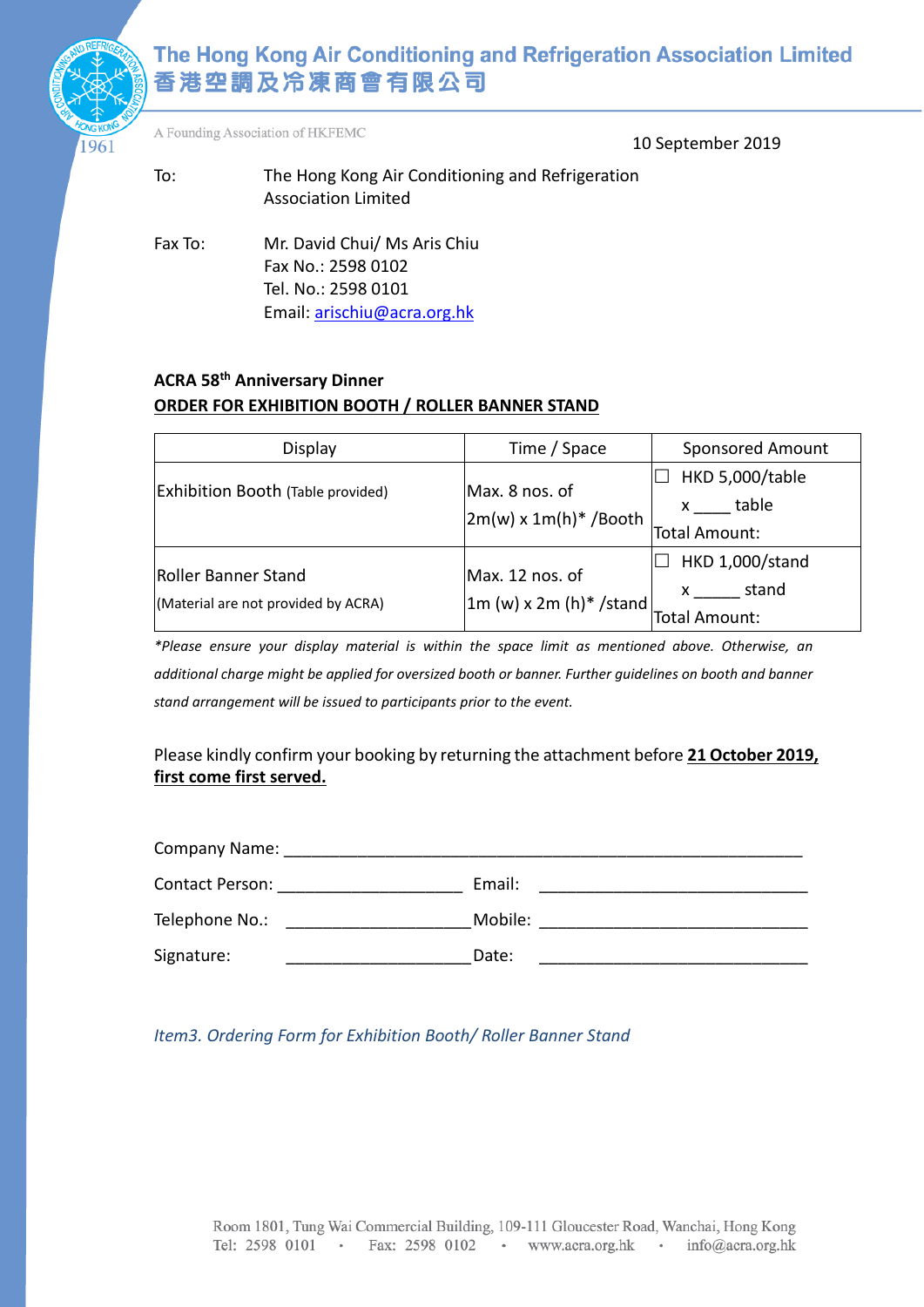

A Founding Association of HKFEMC

10 September 2019

To: The Hong Kong Air Conditioning and Refrigeration Association Limited c/o INS Event Attn: Amiko Chau (Contact: 3643 0358) Email[: amiko@ins-event.com](mailto:amiko@ins-event.com) and cc to Aris Chiu arischiu@acra.org.hk

#### **ACRA 58th Anniversary Dinner ORDER FOR LED Wall Advertisement Package**

| <b>LED Wall Actual Dimension:</b><br>$12M (w) \times 3.3M (h)$                                                                                            | Format                                                                                        | <b>Sponsored Amount</b>                                    | <b>Registration and</b><br><b>Material Submission</b><br><b>Deadline</b> |
|-----------------------------------------------------------------------------------------------------------------------------------------------------------|-----------------------------------------------------------------------------------------------|------------------------------------------------------------|--------------------------------------------------------------------------|
| *Video Advertisement<br>(30-second)<br>Each video will be displayed<br>~3 times throughout the<br>evening.<br>Max : 20 videos, first come first<br>served | MP4<br>Resolution:<br>1920x1080 pixels<br>Suggest to have<br>background music in the<br>video | HKD2,500 per video<br>$x \_\_\_$ video(s)<br>Total Amount: | <b>25 October 2019</b>                                                   |
| *Image Advertisement<br>(5-second)<br>Each Image will be displayed<br>~3 times throughout the<br>evening.<br>Max: 40 images, first come first<br>served   | Jpeg, AI, Psd                                                                                 | HKD500 per image<br>$x$ image(s)<br>Total Amount:          | <b>25 October 2019</b>                                                   |
| Logos                                                                                                                                                     | AI, Psd                                                                                       | Free of charge                                             | 30 September 2019                                                        |

**LED Wall** 



| Company Name:   |         |  |
|-----------------|---------|--|
| Contact Person: | Email:  |  |
| Telephone No.:  | Mobile: |  |
| Signature:      | Date:   |  |

*Item 4: Ordering Form for LED Wall Advertisement Package (Image & Video Advertisement)*

Room 1801, Tung Wai Commercial Building, 109-111 Gloucester Road, Wanchai, Hong Kong Tel: 2598 0101 · Fax: 2598 0102 · www.acra.org.hk · info@acra.org.hk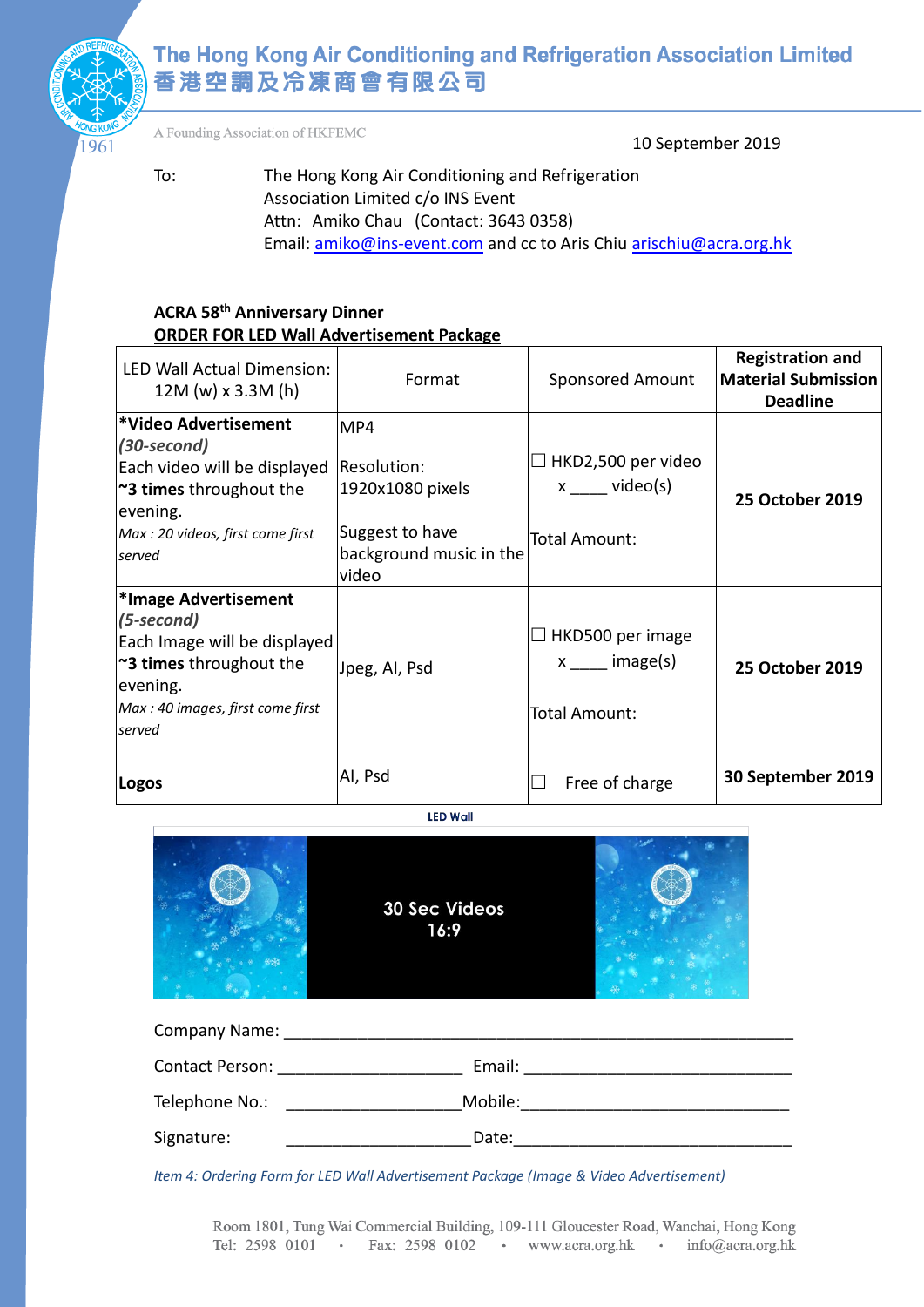

A Founding Association of HKFEMC

10 September 2019

\* Due to the length of some videos, members can subscribe max. 3 videos (i.e.: 90-second) subject to the availability, first come first served.

#### *Remarks:*

- *The posting of the content is subject to ACRA review and final approval*
- *Late submission will not be accepted*
- *For those members who haven't submit the logos, company name will be shown instead*

*Item 4: Ordering Form for LED Wall Advertisement Package (Image & Video Advertisement)*